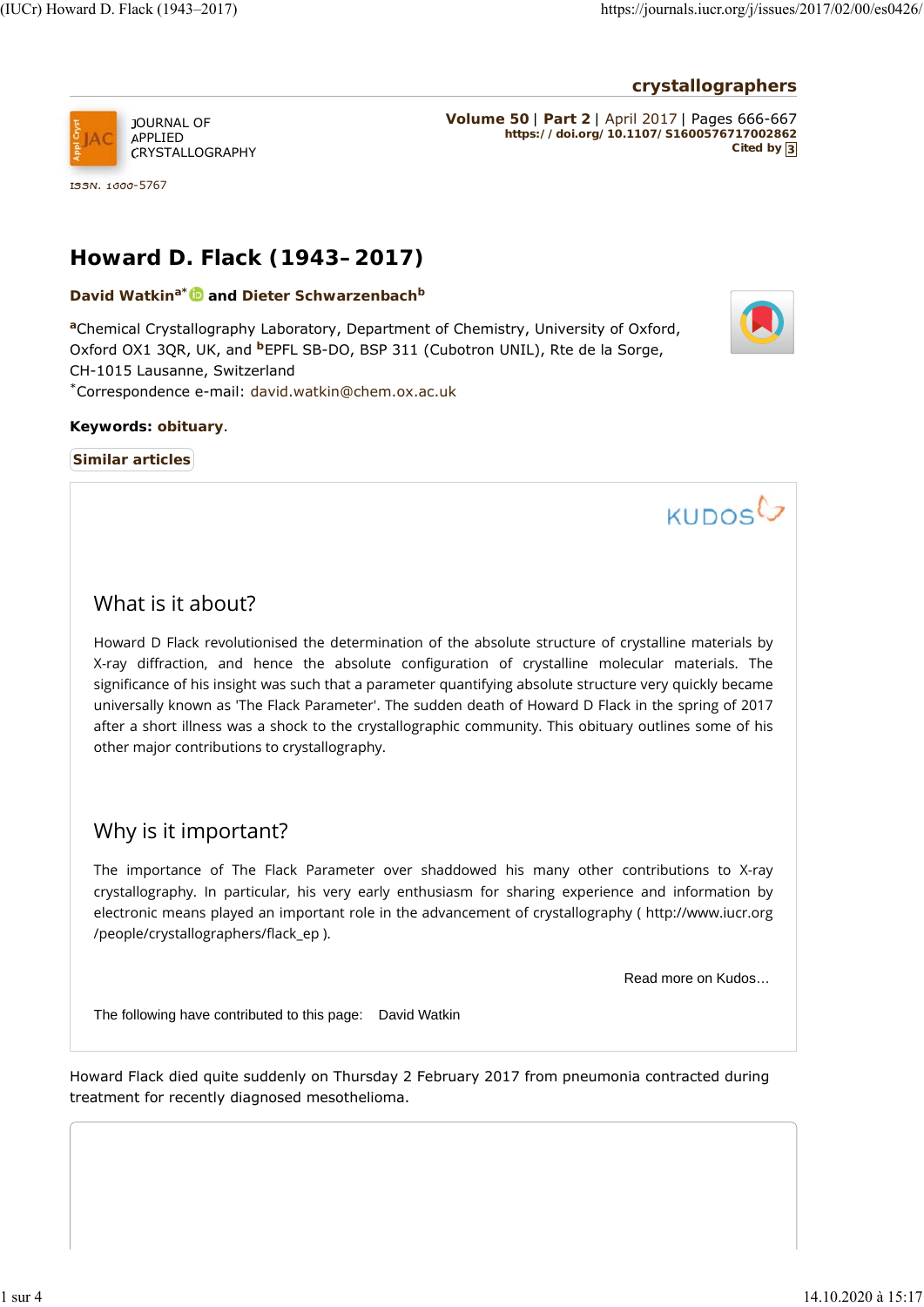

**Figure 1** Howard D. Flack (1943–2017).

There can be no doubt that the direction of his life-long research interests was formed while he was studying under Kathleen Lonsdale at University College London. His PhD project, *Studies of disorder in anthrone and in mixed crystals of anthrone–anthraquinone*, exposed him to the need for a deep understanding of the diffraction process and its mathematical treatment. The introduction to his paper *Calculation of dimensions of ordered regions in triclinic and monclinic pseudosymmetric crystals from the intensity of diffuse scattering* (Flack, 1970) reveals a train of thought that was to reemerge a decade later in his work on absolute structure determination, and his desire to provide a detailed mathematical explanation of physical processes.

After gaining his PhD, Howard moved to Cambridge (England) to work as Research Assistant in Surface Physics in The Cavendish Laboratory. It was at this time, 1971, that he started walking out with a Swiss girl, Evelyne, who had been sent to Cambridge by her employer in order to improve her English. Who better to teach her the Queen's English than Howard? It had been his intention to continue his studies in one of the Commonwealth countries, perhaps Australia or Canada, when by happy coincidence an opportunity opened to work with Erwin Parthé as Maître-assistant in the Laboratoire de Cristallographie at the University of Geneva, Switzerland. Howard moved to Switzerland in January 1972, and by the summer he and Evelyne were married. His arrival in Geneva coincided with a new start of crystallography in western Switzerland. Parthé's interdisciplinary Crystallography Laboratory was a new central facility serving the Faculty of Science of the university. A year later, an Institute of Crystallography was newly created at the University of Lausanne, while the Universities of Neuchâtel and Basel gradually developed structure determination services. Howard generously collaborated with all these start-ups and was involved in their success. For many years, the *X-RAY76* program system (Stewart, 1976) was developed jointly at Geneva and Lausanne. Howard contributed code to *X-RAY76* until its slow demise in the 1990s. Except for short periods spent elsewhere, he was to remain in Geneva until his retirement. He was employed as part of the technical staff, but his brilliance, wit, courage, and generous unselfish services to the Swiss and international crystallographic communities outshone his humble professional position.

From 1981 to 1990 he was secretary of the Swiss Society of Crystallography. His work with Parthé on highly absorbing crystals of  $SmAu_6$  ( $\mu$ R = 5.9) made him realize that the approximations made in the absorption corrections of North *et al.* (1968) and Kopfmann & Huber (1968) were inappropriate. The problem was resolved by representing the absorption profile as a Fourier series, an idea which has since been developed to use spherical harmonics. This and all subsequent non-analytical absorption corrections essentially reduce the sample to a sphere, which will have an effect which cannot be corrected for experimentally. Alternative suggestions for dealing with this residual error are given in the paper *Automatic absorption correction using intensity measurements from azimuthal scans* (Flack, 1974). The computations were implemented in the computer program *CAMEL JOCKEY*, an early example of his anarchic sense of humour. The absorption algorithm was extended and appeared as the program *CAMEL JOCKEY WITH THREE HUMPS*, also compatible with the *X-RAY76* software system.

Howard continued to have a deep interest in the problems associated with obtaining the best quality experimental data, especially as a result of his growing interest in the determination of absolute structure by X-ray diffraction. Prior to Rogers' introduction of his η refinement,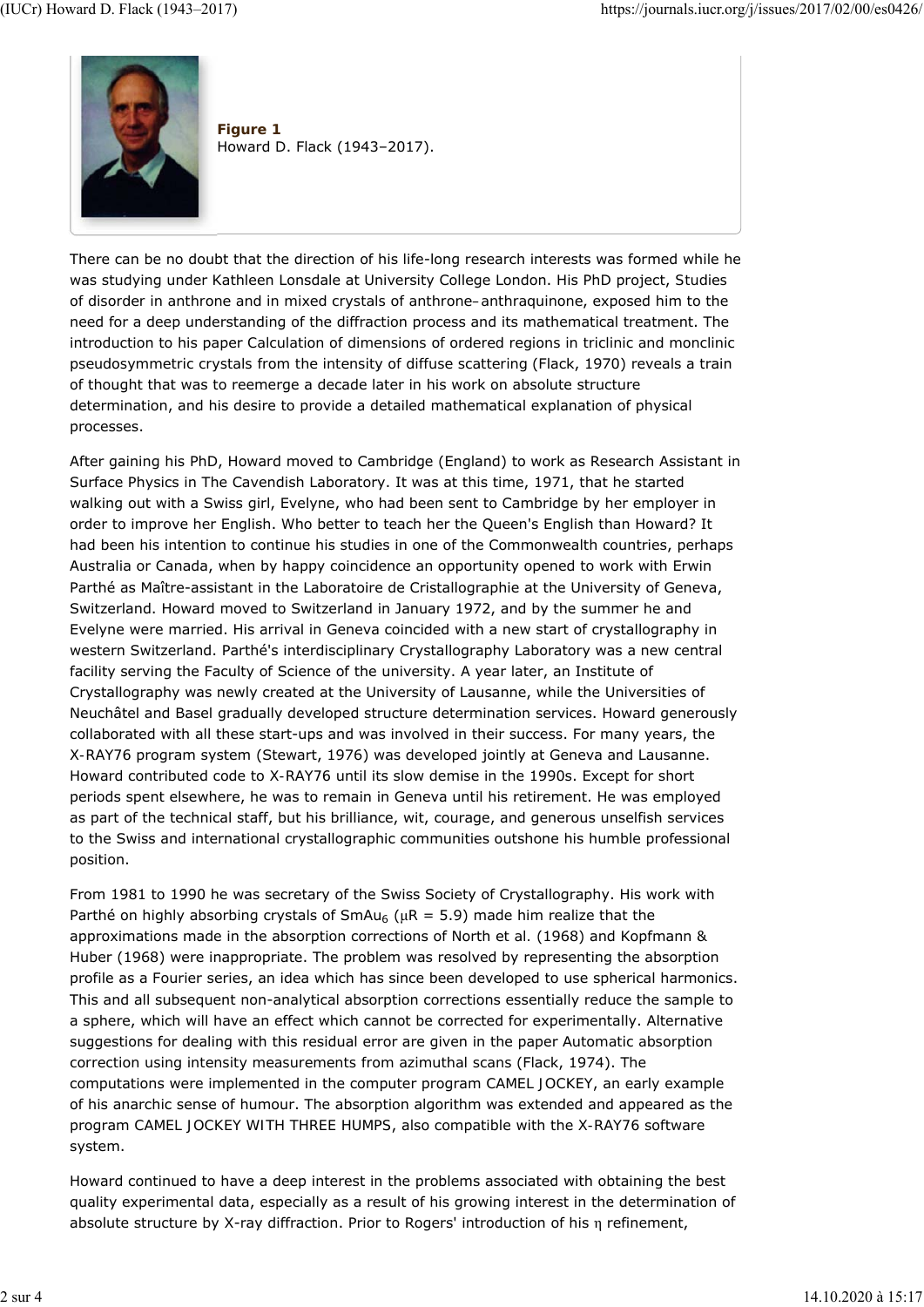absolute structure estimation had depended on the careful examination of a small number of carefully measured reflections. Rogers' idea, related to earlier attempts to experimentally determine anomalous (resonant) scattering factors, introduced a refinable parameter into the main structure refinement (Rogers, 1981). Howard realized that the η parameter became singular midway between its extreme theoretical values, and that the problem could be better posed by regarding the sample as a twin containing *x* and 1 − *x* twin fractions of the two enantiomers (with *x* a refinable parameter) (Flack, 1983) in an analogous way to his 1970 treatment of disorder. This elegant solution to the problem of absolute structure determination proved to be enormously popular, with the twin fraction *x* quickly being called the Flack parameter. Technical difficulties with its robust implementation were eventually resolved through practical experience and a reorganization of the algorithm (Parsons *et al.*, 2013).

Having opened Pandora's box, Howard was even more in demand as a speaker and authority on absolute structure determination. Since he was a good lecturer and he enjoyed direct interaction with other crystallographers, he accepted invitations as often as he could. He particularly enjoyed being with students and would take every opportunity to get them to talk about their own work. However, it sometimes seemed that he was disappointed that his work on chirality overshadowed other projects. He was saddened that concepts in the paper *On the definition and practical use of crystalbased azimuthal angles* (Schwarzenbach & Flack, 1989) were not widely adopted as a mechanism for sharing diffraction data. The paper *Merohedral twin interpretation spreadsheet, including command lines for SHELXL* (Flack & Wörle, 2013) seems to have attracted less attention than it deserves. As we noted earlier, Howard was always keen to provide a sound mathematical background to his ideas, and some of this has been published in papers on the intensity statistics of Friedel pairs (*e.g.* Shmueli & Flack, 2009), though these papers too have not attracted a large audience.

Howard saw, very early on, the contribution modern computer-based communication systems could make to the dissemination of crystallography. His contributions to the digital publication of IUCr material, to the structured archiving of data and to the crystallographic community warrant their own description and are detailed at http://www.iucr.org/people/crystallographers/flack\_ep.

Howard's knowledge of the early crystallographic literature repeatedly led him to reinvestigate old problems. His very recent paper on the Patterson function (Flack, 2015) returns to the use of the resonant difference Patterson function, something he had briefly visited in *Practical applications of averages and differences of Friedel opposites* (Flack *et al.*, 2011). In that paper he wrote `The Fourier transform of *D* has never been used in structure solution but a simulation by Woolfson (see *International Tables for Crystallography*, Vol. B, *Reciprocal Space*, ch. 2.3, pp. 235–263) confirms that it has interesting properties.' Naturally, Howard could not leave anything with `interesting properties' alone for long.

Howard was in the middle of active collaborations when he fell ill, but he was determined not to let his condition interfere with his dreams. Just a few weeks before he died, he had drastically reorganized a draft manuscript and changed the prosaic title to `*HUG and SQUEEZE*:' *etc.* One could not help remembering the *CAMEL JOCKEY*, with or without the humps.

With Howard, we have not only lost an influential scientist and teacher, we have also lost a widely interested and cultured person. He was well read and familiar with, for example, Tristram Shandy as well as with the lore of Middle-earth. He loved music, opera and concerts. With Evelyne he assembled and restored an impressive collection of vintage toy trains and railway accessories produced by the British firm Hornby between 1920 and 1963. He was a good down-hill skier and horseback rider. And he was a wonderful companion with a fresh humour, funny and fair. He is survived by his wife Evelyne, his son Patrick and his daughter Christine.